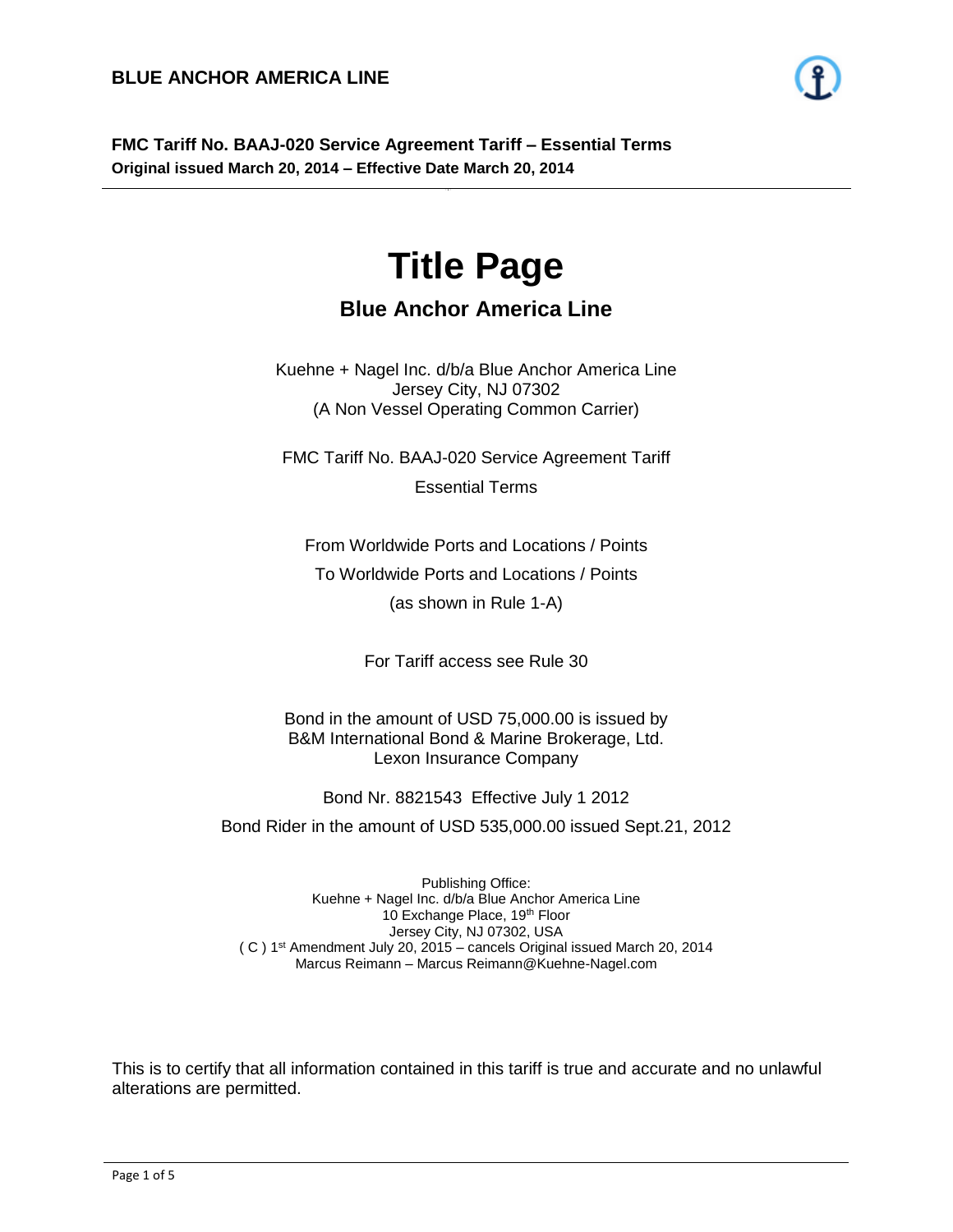### **BLUE ANCHOR AMERICA LINE**

## **FMC Tariff No. BAAJ-020 Service Agreement Tariff – Essential Terms Original issued March 20, 2014 – Effective Date March 20, 2014**

(I) Tariff Amendments Index added Page 2015-07-20

| Date amended Rule      |                          |   |          | Code Amendment Effective Date Cancels |                          | <b>Notation</b>            |
|------------------------|--------------------------|---|----------|---------------------------------------|--------------------------|----------------------------|
| 2015-03-20<br>Template | $\overline{\phantom{a}}$ | C | Original | 2015-03-20                            | $\overline{\phantom{a}}$ | Add BAAL14-000             |
| 2015-04-30             | $\sim 100$               |   | Original | 2015-04-30                            | $\overline{\phantom{a}}$ | <b>Add BAAL 15-011</b>     |
| 2015-07-20             | $\overline{\phantom{a}}$ |   | Original | 2015-07-20                            | $\overline{\phantom{a}}$ | <b>Add Amendment Index</b> |
| 2015-07-20             | Title                    | C | 1st      | 2015-07-20                            | Original                 | Publisher                  |
| 2017-05-04             |                          |   | Original | 2017-06-01                            | $\overline{\phantom{a}}$ | Add BAL 15-004             |

- 2 -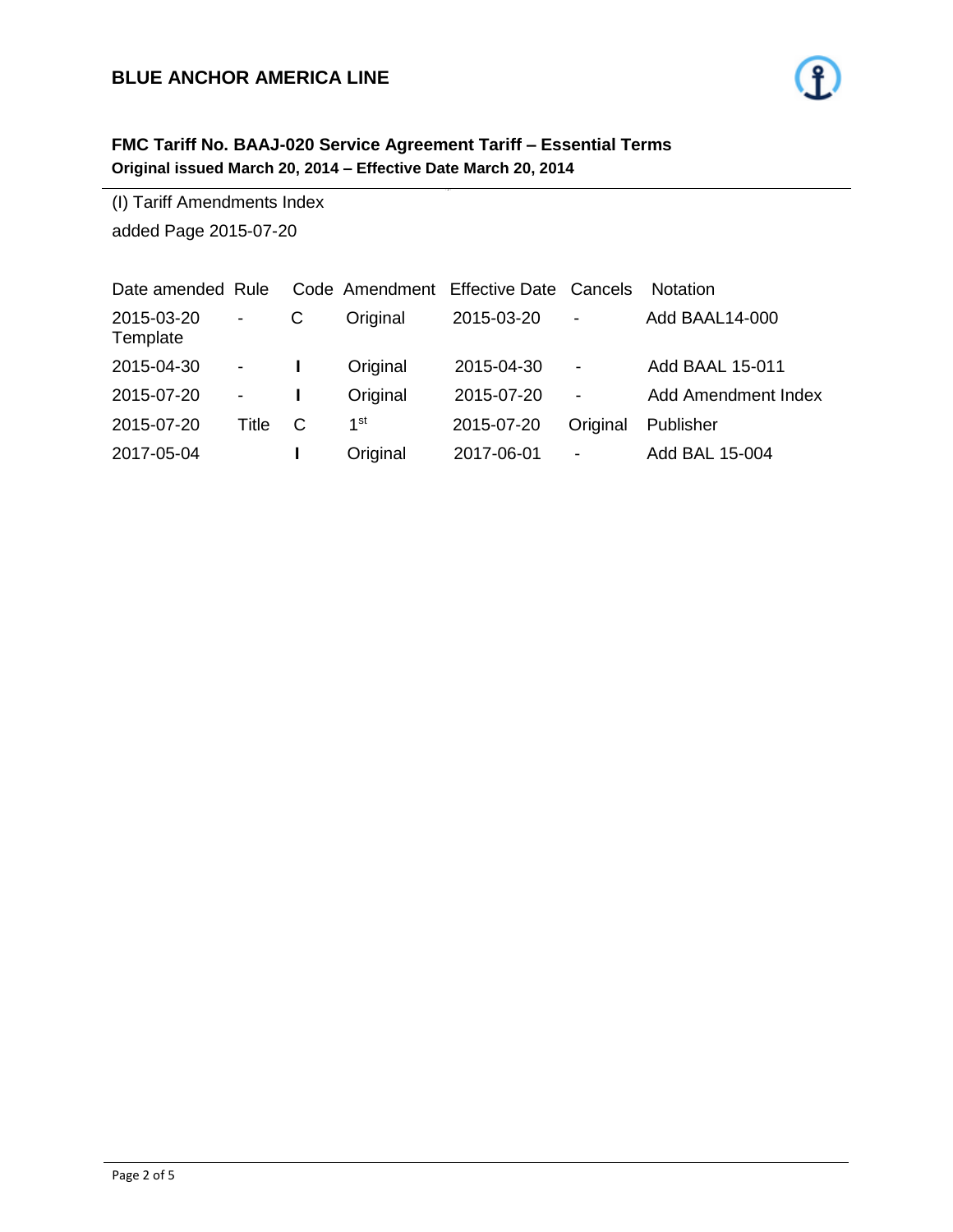- 3 -

- (C) Page 002
- (C) Issued March 20, 2014
- (C) Amendment: Original
- (C) Replaces Amendment: 0

Service Agreement Number: BAAL 14-000

Effective Date:

Expiration Date:

Available Until Date:

Termination Date:

Amendment Date:

Term 1: Origin Scope

Term 2: Destination Scope

Term 3: Commodities

- Term 4: Minimum Quantity
- Term 5: Service Commitments as per attachment

Term 6: Rates as per attachment

Term 7: Liquidate Damages as per attachment

Term 8: Duration of the contract as per attachment

Term 9: Signature Date / Contract Parties as per attachment

Term 10: Shipper's status certification as per attachment

- Term 11: Records as per attachment
- Term 12: Other Provisions as per attachment

#### **FMC Tariff No. BAAJ-020 Rules Tariff is applicable for pertinent terms and conditions.**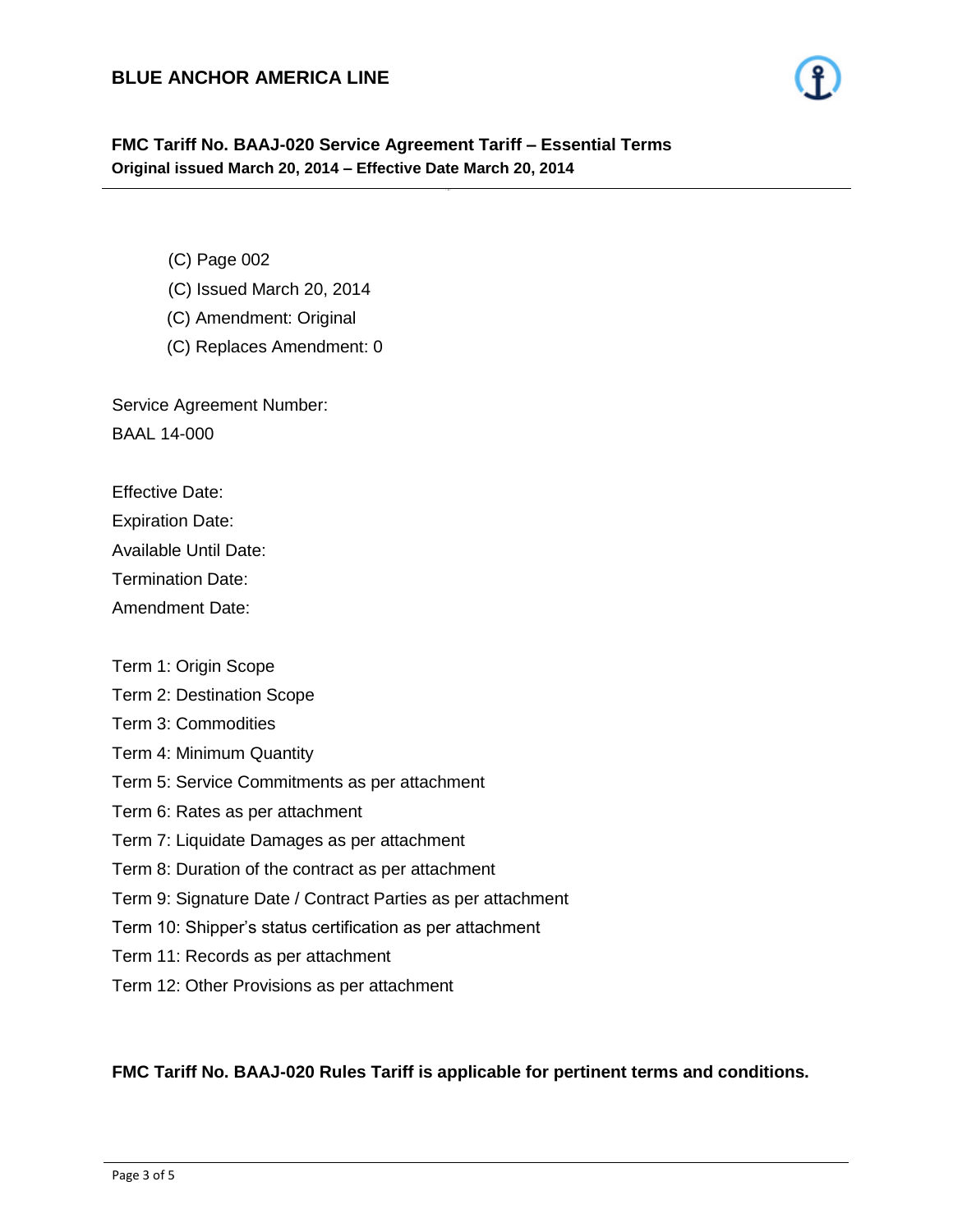- 4 -

- (I) Page 003
- (I) Issued April 30, 2015
- (I) Amendment: Original
- (I) Replaces Amendment: 0

Page 003

Service Agreement Number: BAAL 15-011

Effective Date: May 1, 2015

Expiration Date: March 31, 2017

Available Until Date: May 31, 2015

Termination Date: May 31, 2015

Amendment Date: 0

Term 1: From Worldwide Ports and Points

- Term 2: To Worldwide Ports and Points
- Term 3: Commodities as per agreement
- Term 4: Minimum Quantity 12,000 TEU's (Twenty Foot Equivalent Units)
- Term 5: Service Commitments as per agreement
- Term 6: Rates as per agreement
- Term 7: Liquidate Damages as per agreement
- Term 8: Duration of the contract May 1, 2015 March 31, 2017
- Term 9: Signature Date / Contract Parties as per agreement
- Term 10: Shipper's status certification as per agreement
- Term 11: Records as per agreement
- Term 12: Other Provisions as per agreement

#### **FMC Tariff No. BAAJ-020 Rules Tariff is applicable for pertinent terms and conditions.**